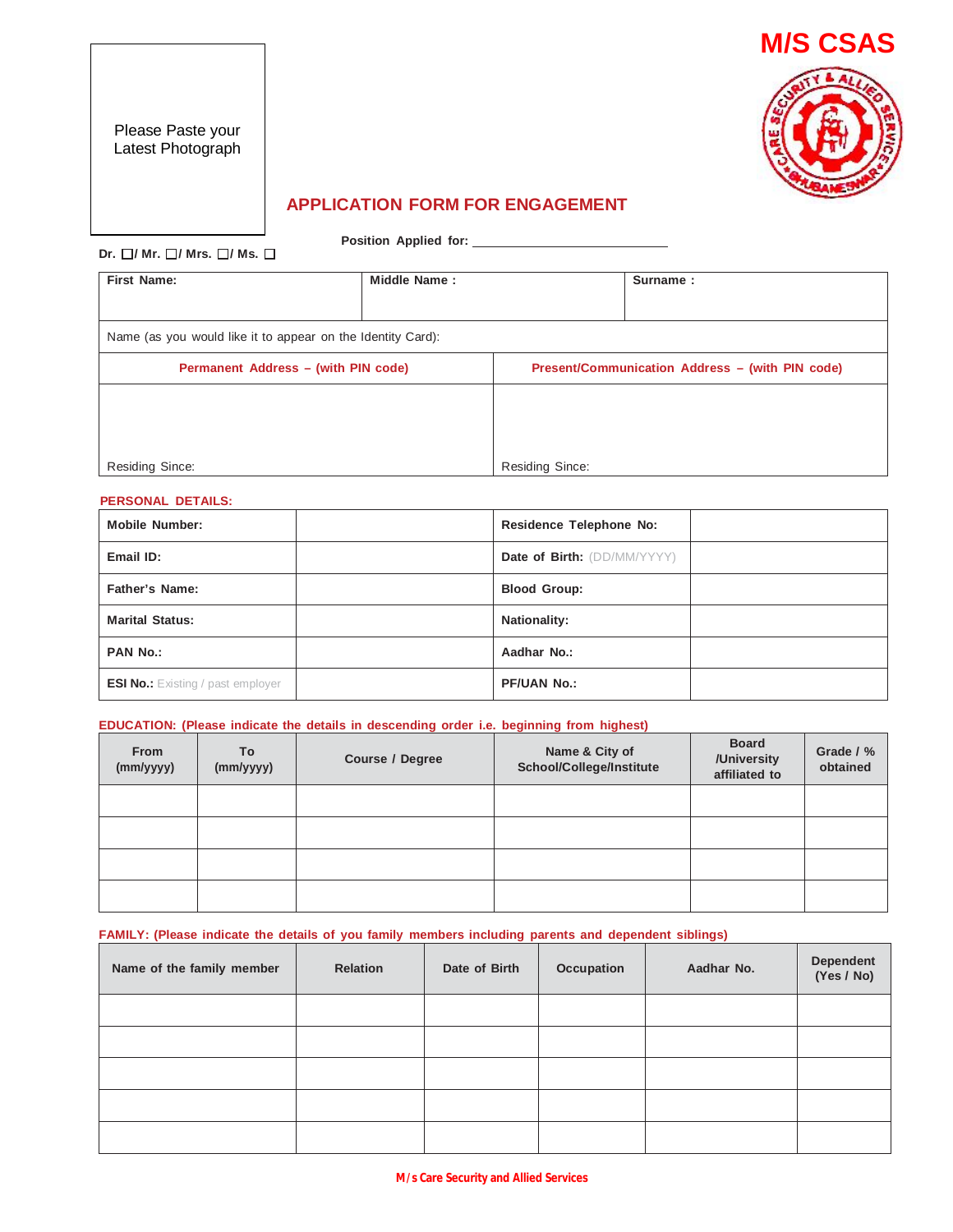## **EMPLOYMENT RECORDS:** Presently employed Yes  $\Box$  No  $\Box$

## **(Please provide details in descending order i.e. beginning with the current / most recent)**

| From<br>(dd/mm/yyyy) | To<br>(dd/mm/yyyy) | Name and address of Employer | Designation | <b>Primary Job</b><br><b>Responsibilities</b> | <b>Salary</b><br>(Gross<br>Cost) p.m. |
|----------------------|--------------------|------------------------------|-------------|-----------------------------------------------|---------------------------------------|
|                      |                    |                              |             |                                               |                                       |
|                      |                    |                              |             |                                               |                                       |
|                      |                    |                              |             |                                               |                                       |
|                      |                    |                              |             |                                               |                                       |
|                      |                    |                              |             |                                               |                                       |
|                      |                    |                              |             |                                               |                                       |
|                      |                    |                              |             |                                               |                                       |

|                      | Salary & benefits Details (Current /Last Job): |                                               |                    |                  |  |  |
|----------------------|------------------------------------------------|-----------------------------------------------|--------------------|------------------|--|--|
| Name of Employer     |                                                |                                               |                    |                  |  |  |
| Nature of Employment |                                                | Permanent <sup>[]</sup><br>Temporary <b>D</b> | Contract $\square$ |                  |  |  |
|                      |                                                | <b>Compensation Heads</b>                     | Amount Per month   | Amount Per annum |  |  |
|                      | <b>Basic</b>                                   |                                               |                    |                  |  |  |
|                      |                                                | <b>Employer Share EPF</b>                     |                    |                  |  |  |
|                      |                                                | <b>Employer Share ESI</b>                     |                    |                  |  |  |
|                      | <b>HRA</b>                                     |                                               |                    |                  |  |  |
|                      | D.A                                            |                                               |                    |                  |  |  |
|                      | <b>Special Allowance</b>                       |                                               |                    |                  |  |  |
|                      | <b>Other Allowances</b>                        |                                               |                    |                  |  |  |
| Compensation         | <b>Bonus</b>                                   |                                               |                    |                  |  |  |
|                      | <b>Annual Leave</b>                            |                                               |                    |                  |  |  |
|                      | Total (per month)                              |                                               |                    |                  |  |  |
|                      |                                                | <b>Deduction Part</b>                         |                    |                  |  |  |
|                      |                                                | <b>Employee Share EPF</b>                     |                    |                  |  |  |
|                      |                                                | <b>Employee Share ESI</b>                     |                    |                  |  |  |
|                      |                                                |                                               |                    |                  |  |  |
|                      |                                                |                                               |                    |                  |  |  |
|                      | <b>Net Payment</b>                             |                                               |                    |                  |  |  |
|                      |                                                |                                               |                    |                  |  |  |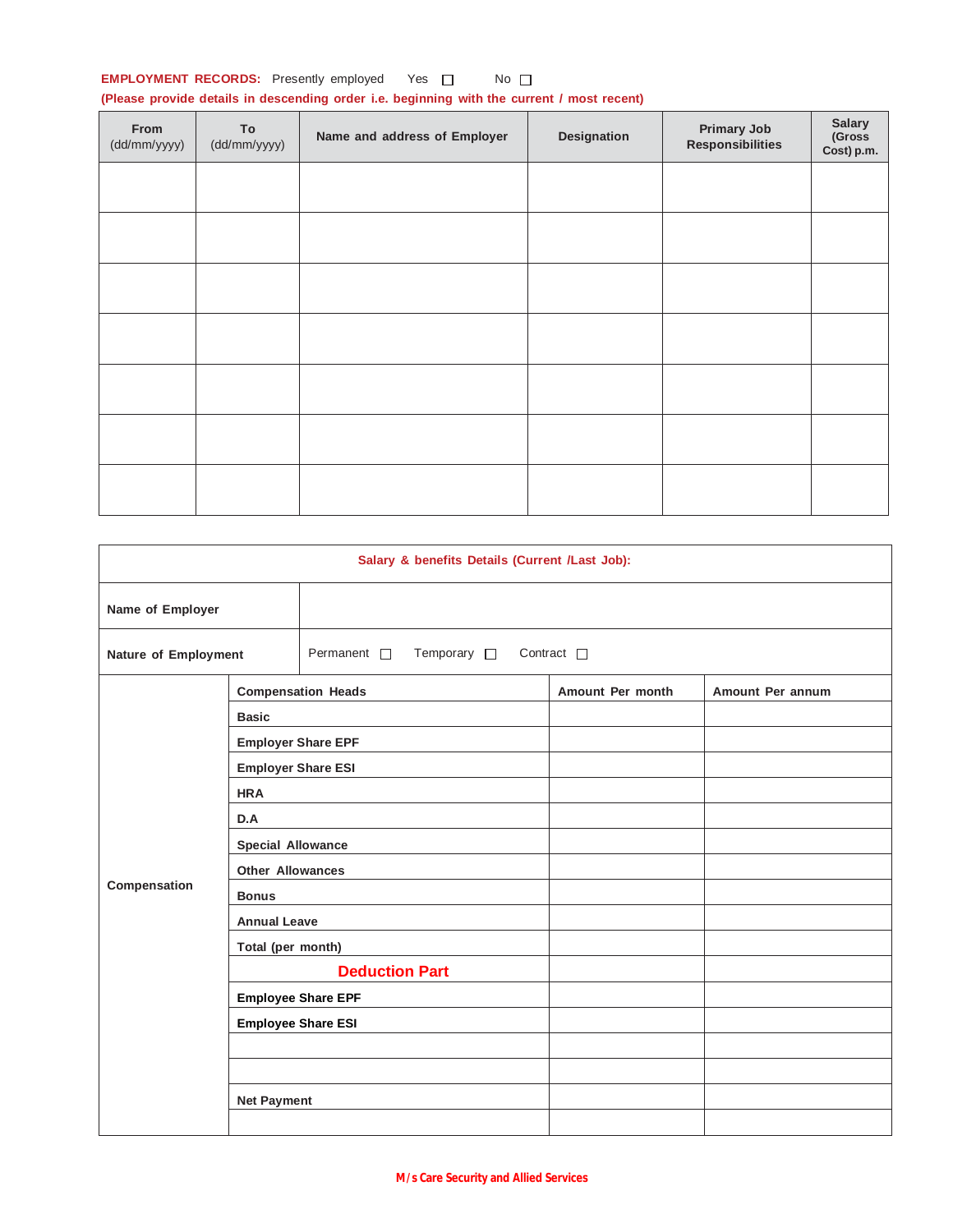**REFERENCE:** Please provide the names of three persons (other than relatives) who know you well and whom we may write to for references. Please write at least one reference of your previous employers.

| <b>Name</b> | <b>Designation/Title</b> | Company | Address, Contact No.<br>including Email ID | How do you<br>know<br>him/her? |
|-------------|--------------------------|---------|--------------------------------------------|--------------------------------|
|             |                          |         |                                            |                                |
|             |                          |         |                                            |                                |
|             |                          |         |                                            |                                |
|             |                          |         |                                            |                                |

Do you have a valid permanent driving license? (If yes, please attach the photocopy copy of driving license along with the application form) Put (Yes/No)

Do you posses a two /Four Wheeler (Yes/No)

Medical history:

| Eyesight: If wearing spectacles, indicate the power of lenses<br>Height:<br>Weight:<br>Right Eye: Left Eye: |  |
|-------------------------------------------------------------------------------------------------------------|--|
| Indicate whether you have any physical disability (Yes/No), If Yes, give details                            |  |
| Have you had any major illness in the past: (Yes/No), if yes, give details?                                 |  |
| Have you ever been charged or convicted for any criminal offence? (Yes/No), if yes,<br>give details?        |  |
| Have your services ever been terminated by your employer? (Yes/No), if yes, give<br>details?                |  |
| Indicate the earliest date on which you can join us (dd/mm/yyyy):                                           |  |

PIease mention the number of supporting documents provided:

#### **Authorization / Declaration:**

I hereby authorize Agency and its representative(s) to authenticate the information provided in my resume and application for employment and to conduct enquiries as may be necessary, at the Agencies discretion. I authorize all persons who may have information relevant to this enquiry to disclose it to Agency or its representative(s). I release all persons from any liability whatsoever on account of such disclosure.

I hereby declare that there are no cases pending against me (Civil / criminal) and also that to the best of my knowledge no police case has been registered in my name. I also declare that I shall follow all security & safety guidelines including wearing he lmet, seat belts, safety harness etc at all times while on duty.

I also declare that all the information provided by me in my resume and application for employment to Agency and its representative(s) is authentic & comprehensive and I understand that it is taken into account by Agency in making an appointment. I understand that I am liable for all inaccuracies, omissions or misleading information (if any) including suppressionor information not supported by the evidence, in my application form which may subsequently render my contract of employment null and void and my employment shall come to an end with immediate effect f rom the time these come to light, without any noticeor payment in lieu thereof.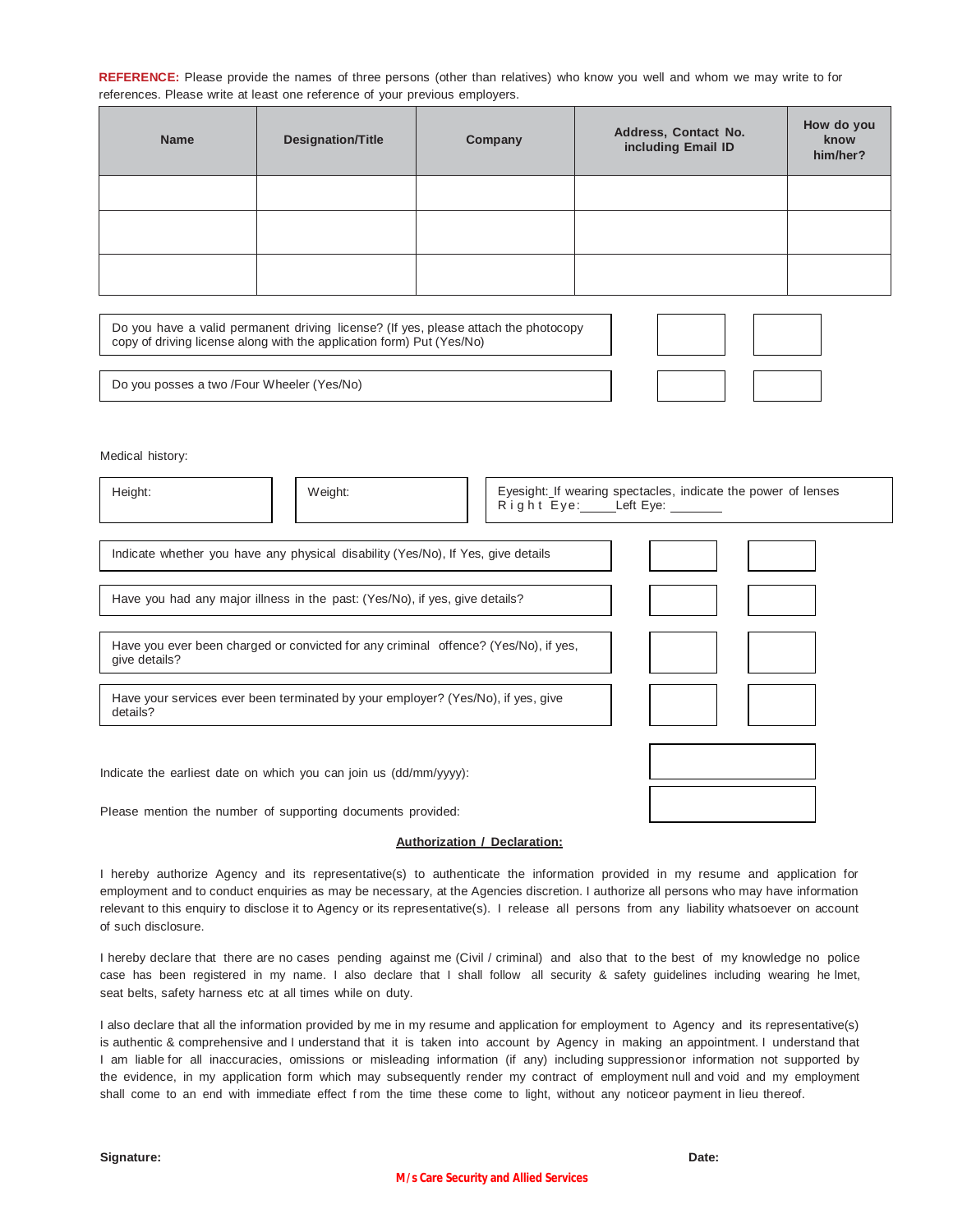

### **Composite Declaration Form - 11**

(To be retained by the employer for future reference)

# **EMPLOYEES' PROVIDENT FUND ORGANISATION**

Employees' Provident Funds Scheme, 1952 (Paragraph 34 & 57) &

Employees' Pension Scheme, 1995 (Paragraph 24)

(Declaration by a person taking up employment in any establishment on which EPF Scheme, 1952 and/or EPS, 1995 is applicable)

| 1               | Name of the member                                                               |  |
|-----------------|----------------------------------------------------------------------------------|--|
| 2               | <b>Father's Name</b>                                                             |  |
|                 | Husband's Name                                                                   |  |
| 3               | Date of Birth: (DD/MM/YYYY)                                                      |  |
| $\overline{4}$  | Gender: (Male/Female/Transgender)                                                |  |
| 5               | Marital Status (Married/Unmarried/Widow/Widower/Divorcee)                        |  |
| 6               | (a) Email ID:                                                                    |  |
|                 | (b) Mobile No.:                                                                  |  |
| $\overline{7}$  | Present employment details:                                                      |  |
|                 | Date of Joining in the current establishment (DD/MM/YYYY)                        |  |
| 8               | <b>KYC Details</b> (attach self attested copies of following KYCs)               |  |
|                 | a) Bank Account No.:                                                             |  |
|                 | b) IFS Code of the branch:                                                       |  |
|                 | c) Aadhaar Number                                                                |  |
|                 | d) Permanent Account Number (PAN), if available                                  |  |
| 9               | Whether earlier a member of Employees' Provident Fund<br>Scheme, 1952 (Yes/No)   |  |
| 10              | Whether earlier a member of Employees' Pension Scheme,<br>1995 (Yes/No)          |  |
| 11              | Previous employment details: (If Yes to 9 AND/OR 10 above] Un-exempted           |  |
|                 | <b>Establishment Name</b>                                                        |  |
|                 |                                                                                  |  |
|                 | <b>Establishment Address</b>                                                     |  |
|                 |                                                                                  |  |
|                 |                                                                                  |  |
|                 | Universal Account Number (UAN)<br>PF Account Number                              |  |
|                 | Date of Joining (DD/MM/YYYY)                                                     |  |
|                 | Date of Exit (DD/MM/YYYY)                                                        |  |
|                 | Scheme Certificate No. (if issued)                                               |  |
|                 | PPO Number (if issued)                                                           |  |
|                 | Non-Contributory Period (NCP) Days                                               |  |
| $\overline{12}$ | Previous employment details: [if Yes to 9 AND/OR 10 above] - For Exempted Trusts |  |
|                 | Name of the Trust                                                                |  |
|                 |                                                                                  |  |
|                 | Address of the Trust                                                             |  |
|                 |                                                                                  |  |
|                 |                                                                                  |  |
|                 | Universal Account Number (UAN)                                                   |  |
|                 | Member EPS A/c Number                                                            |  |
|                 | Date of Joining (DD/MM/YYYY)                                                     |  |
|                 | Date of Exit (DD/MM/YYYY)                                                        |  |
|                 | Scheme Certificate No. (if Issued)                                               |  |
|                 | Non-Contributory Period (NCP) Days                                               |  |
| 13              | a) International Worker (Yes/No.)                                                |  |
|                 | b) If yes, State Country or Origin (India/Name of other Country)                 |  |
|                 | c) Passport No.                                                                  |  |
|                 | d) Validity of Passport From (DD/MM/YYYY)                                        |  |
|                 | To (DD/MM/YYYY)                                                                  |  |
|                 |                                                                                  |  |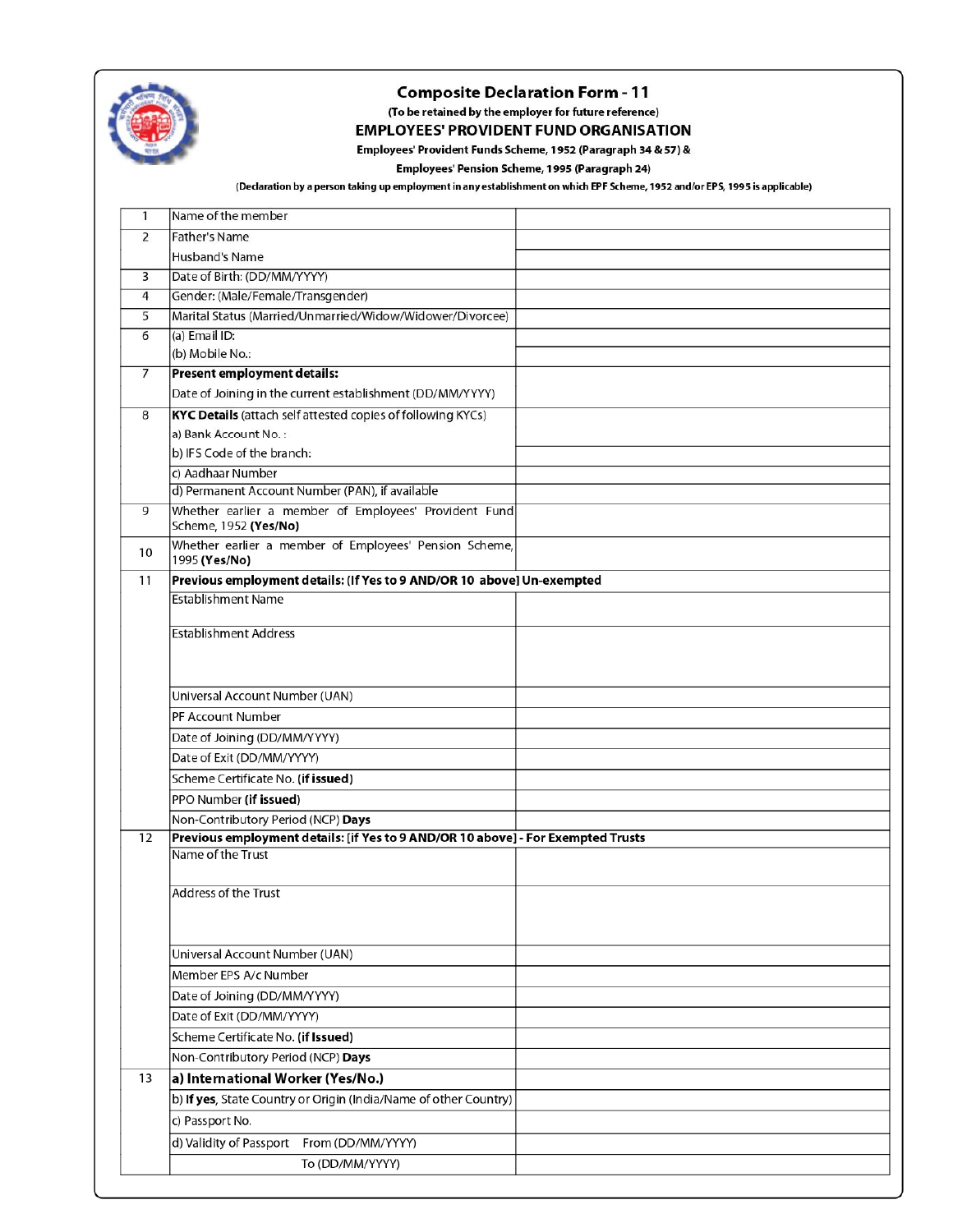|        |                                                                                                                                                                                                                                                                                                                      |                            |                                                                                              | <b>UNDERTAKING</b>                     |                                                                                                                          |                                    |  |  |
|--------|----------------------------------------------------------------------------------------------------------------------------------------------------------------------------------------------------------------------------------------------------------------------------------------------------------------------|----------------------------|----------------------------------------------------------------------------------------------|----------------------------------------|--------------------------------------------------------------------------------------------------------------------------|------------------------------------|--|--|
| 1)     |                                                                                                                                                                                                                                                                                                                      |                            | Certified that the particulars are true to the best of my knowledge.                         |                                        |                                                                                                                          |                                    |  |  |
| 2)     | I authorise EPFO to use my Aadhaar for verification/authentication/eKYC purpose for service delivery<br>Kindly transfer the funds and service details, if applicable, from the previous PF account as declared above to the present P.F. Account<br>as I am an Aadhaar verified employee in my previous PF Account.* |                            |                                                                                              |                                        |                                                                                                                          |                                    |  |  |
| 3)     |                                                                                                                                                                                                                                                                                                                      |                            |                                                                                              |                                        |                                                                                                                          |                                    |  |  |
| 4)     |                                                                                                                                                                                                                                                                                                                      |                            | In case of changes in above details, the same will be intimated to employer at the earliest. |                                        |                                                                                                                          |                                    |  |  |
| Date:  |                                                                                                                                                                                                                                                                                                                      |                            |                                                                                              |                                        |                                                                                                                          |                                    |  |  |
| Place: |                                                                                                                                                                                                                                                                                                                      |                            |                                                                                              | <b>DECLARATION BY PRESENT EMPLOYER</b> |                                                                                                                          | <b>Signature of Member</b>         |  |  |
|        |                                                                                                                                                                                                                                                                                                                      |                            |                                                                                              |                                        |                                                                                                                          |                                    |  |  |
| A      |                                                                                                                                                                                                                                                                                                                      |                            |                                                                                              |                                        |                                                                                                                          |                                    |  |  |
|        |                                                                                                                                                                                                                                                                                                                      |                            |                                                                                              |                                        |                                                                                                                          |                                    |  |  |
| в.     |                                                                                                                                                                                                                                                                                                                      |                            | In case the person was earlier not a member of EPF Scheme, 1952 and EPS, 1995                |                                        |                                                                                                                          |                                    |  |  |
|        |                                                                                                                                                                                                                                                                                                                      |                            | <b>Please tick the Appropriate Option</b>                                                    |                                        |                                                                                                                          |                                    |  |  |
|        |                                                                                                                                                                                                                                                                                                                      |                            | The KYC details of the above member in the UAN database                                      |                                        |                                                                                                                          |                                    |  |  |
|        |                                                                                                                                                                                                                                                                                                                      | [ ] Have not been uploaded |                                                                                              |                                        |                                                                                                                          |                                    |  |  |
|        | $\Box$                                                                                                                                                                                                                                                                                                               |                            | Have been uploaded but no approved                                                           |                                        |                                                                                                                          |                                    |  |  |
|        |                                                                                                                                                                                                                                                                                                                      |                            | [] Have been uploaded and approved with DSC/e-sign                                           |                                        |                                                                                                                          |                                    |  |  |
| C.     |                                                                                                                                                                                                                                                                                                                      |                            | In case the person was earlier a member of EPF Scheme, 1952 and EPS, 1995                    |                                        |                                                                                                                          |                                    |  |  |
|        |                                                                                                                                                                                                                                                                                                                      |                            | <b>Please Tick the Appropriate Option</b>                                                    |                                        |                                                                                                                          |                                    |  |  |
|        | $\left[ \begin{array}{c} 1 \end{array} \right]$                                                                                                                                                                                                                                                                      |                            | transfer request has been generated on Portal.                                               |                                        | The KYC details of the above member in the UAN database have been approved with E-sign/Digital Signature Certificate and |                                    |  |  |
|        | $\Box$                                                                                                                                                                                                                                                                                                               |                            |                                                                                              |                                        | he previous Account of the member is not Aadhaar verified and hence physical transfer form shall be initiated            |                                    |  |  |
|        |                                                                                                                                                                                                                                                                                                                      |                            |                                                                                              |                                        |                                                                                                                          |                                    |  |  |
|        |                                                                                                                                                                                                                                                                                                                      | Date:                      |                                                                                              |                                        |                                                                                                                          | Signature of Employer with Seal of |  |  |
|        |                                                                                                                                                                                                                                                                                                                      |                            |                                                                                              |                                        |                                                                                                                          | <b>Establishment</b>               |  |  |
|        |                                                                                                                                                                                                                                                                                                                      |                            |                                                                                              |                                        |                                                                                                                          |                                    |  |  |
|        |                                                                                                                                                                                                                                                                                                                      |                            |                                                                                              |                                        |                                                                                                                          |                                    |  |  |
|        |                                                                                                                                                                                                                                                                                                                      |                            |                                                                                              |                                        | * Auto transfer of previous PF account would be possible in respect of Aadhaar verified employees only. Other            |                                    |  |  |
|        |                                                                                                                                                                                                                                                                                                                      |                            |                                                                                              |                                        | employees are requested to file physical claim (Form - 13) for transfer of account from the previous establishment.      |                                    |  |  |
|        |                                                                                                                                                                                                                                                                                                                      |                            |                                                                                              |                                        |                                                                                                                          |                                    |  |  |
|        |                                                                                                                                                                                                                                                                                                                      |                            |                                                                                              |                                        |                                                                                                                          |                                    |  |  |
|        |                                                                                                                                                                                                                                                                                                                      |                            |                                                                                              |                                        |                                                                                                                          |                                    |  |  |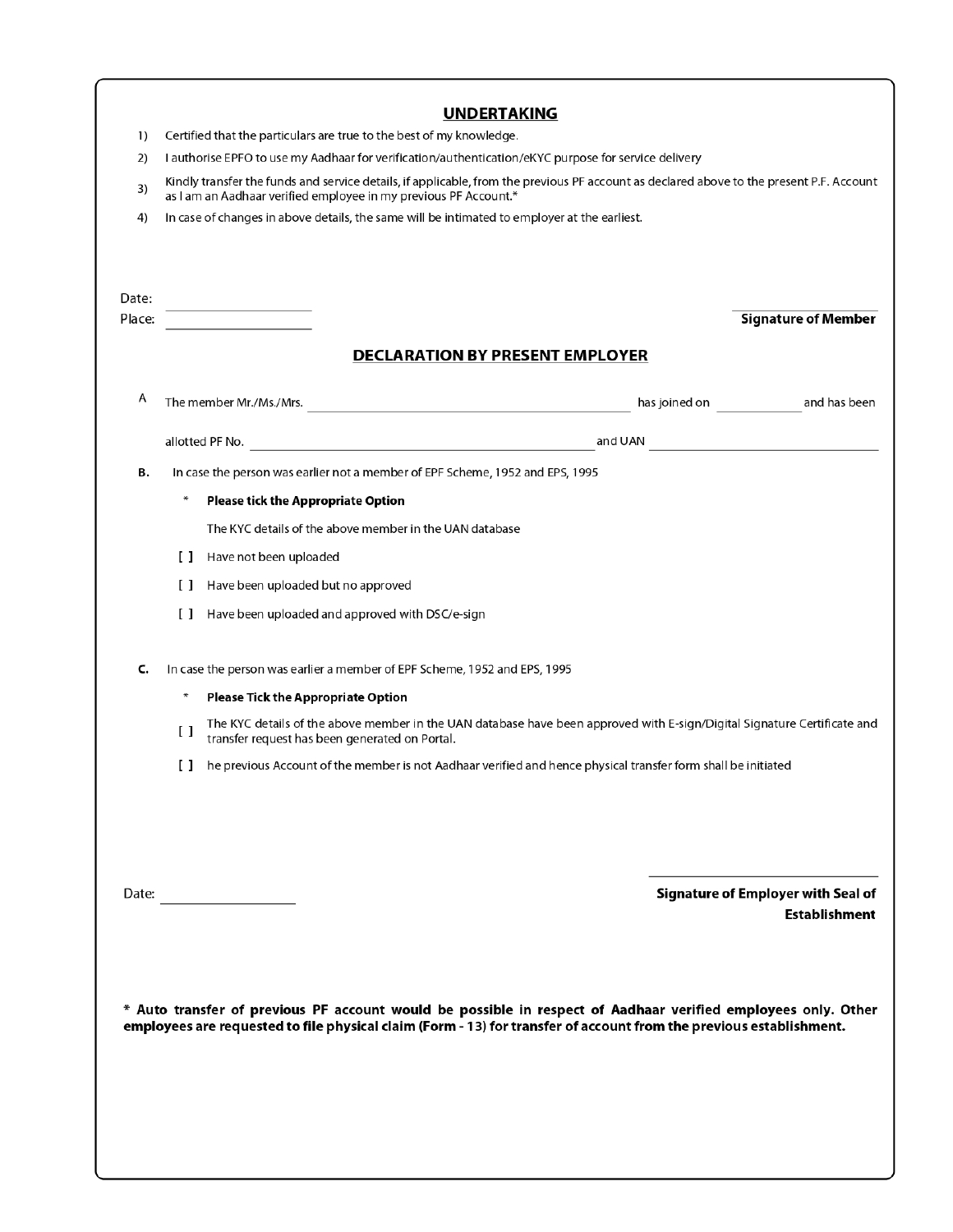# **FORM 2 (Revised)**

### **NOMINATION AND DECLARATION FORM FOR UNEXEMPTED/ EXEMPTED ESTABLISHMENTS**

**Declaration and Nomination Form under the Employees' Provident Funds and Employees' Pension Scheme**

(Paragraphs 33 & 61 (1) of the Employees Provident Fund Scheme, 1952 and Paragraph 18 of the EmpIoyees' Pension scheme, 1995)

|    | 1. Name (in Block letters) | ÷ |           |     |
|----|----------------------------|---|-----------|-----|
|    | 2. Father's/Husband's Name | ÷ |           |     |
| 3. | Date of Birth              | ÷ |           |     |
| 4. | Sex                        | ÷ |           |     |
|    | 5. Marital Status          | ÷ |           |     |
|    | 6. Account No.             | ÷ |           |     |
| 7. | Address                    | t | Permanent | ÷   |
|    |                            |   | Temporary | - 1 |
|    |                            |   |           |     |

# **PART – A (EPF)**

I hereby nominate the person(s) /cancel the nomination made by me previously and nominate the person(s) mentioned below to receive the amount standing to my credit in the EmpIoyees' Provident Fund in the event of my death :

| Name of<br>nominee/<br>nominees | Address | Nominee's relation-<br>ship with the member | Date of<br><b>Birth</b> | Total amount of share of<br>Accumulations in Provi-<br>dent Fund to be paid to<br>each nominee | If the nominee is a minor,<br>name & relationship & address<br>of the quardian whomay<br>receive the amount during<br>the minority of nominee |
|---------------------------------|---------|---------------------------------------------|-------------------------|------------------------------------------------------------------------------------------------|-----------------------------------------------------------------------------------------------------------------------------------------------|
|                                 |         |                                             |                         |                                                                                                |                                                                                                                                               |

1 \* Certified that I have no family as defined in para 2(g) of the EmpIoyees' Provident Fund Scheme, 1952 and should I acquire a Family hereafter, the above nomination should be deemed as cancelled.

2 \* Certified that my father/mother is/are dependent upon me.

**X**

**Signature or thumb impression of the subscriber**

\*Strike out whichever is not applicable.

x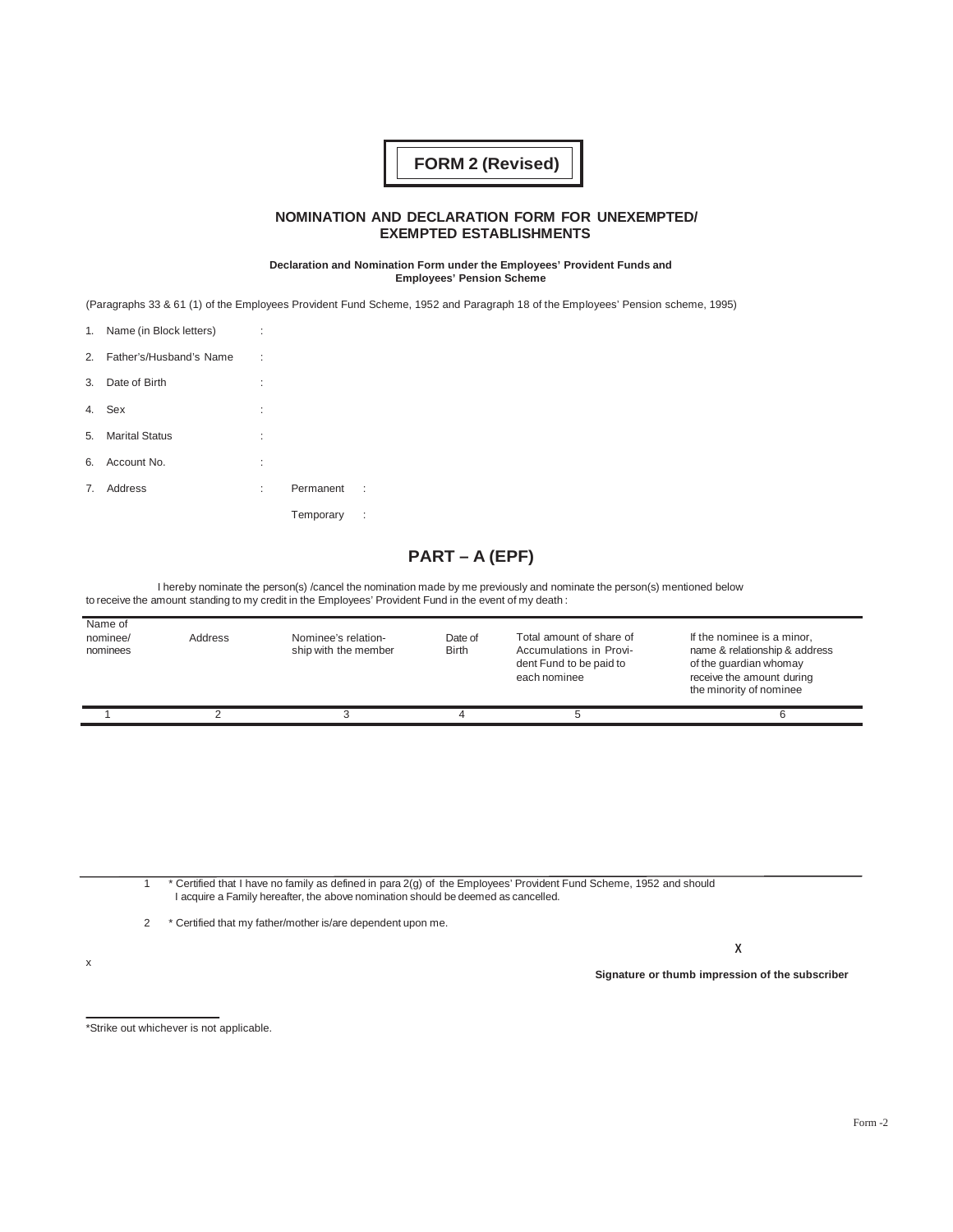## **Part B (EPS) (Para 18)**

|       | in the event of mydeath.     |         |                |                              |  |  |
|-------|------------------------------|---------|----------------|------------------------------|--|--|
| S.No. | Name of the family<br>member | Address | Date of Birth  | Relationship with the member |  |  |
|       | 2                            | 3       | $\overline{4}$ | 5                            |  |  |
|       |                              |         |                |                              |  |  |
| 2     |                              |         |                |                              |  |  |
| 3     |                              |         |                |                              |  |  |
| 4     |                              |         |                |                              |  |  |
| 5     |                              |         |                |                              |  |  |
| 6     |                              |         |                |                              |  |  |

I hereby furnish below particulars of the members of my family who would be eligible to receive widow/children pension

\*\* Certified that I have no family, as defined in para 2(vii) of Employees' Pension Scheme, 1995 and should I acquire a family hereafter I shall furnish particulars thereon in the above form.

I hereby nominate the following person for receiving the monthly widow pension (admissible under para 16 2(a)(i) and (ii) in the event of my death without leaving any eligible family member for receiving Pension.

| Name and Address of the Nominee                                                                                                                                                                                                | Date of Birth                                                                                         | Relationship with the member                                                                                    |
|--------------------------------------------------------------------------------------------------------------------------------------------------------------------------------------------------------------------------------|-------------------------------------------------------------------------------------------------------|-----------------------------------------------------------------------------------------------------------------|
| 1                                                                                                                                                                                                                              | $\overline{2}$                                                                                        | 3                                                                                                               |
| 1.                                                                                                                                                                                                                             |                                                                                                       |                                                                                                                 |
| 2.                                                                                                                                                                                                                             |                                                                                                       |                                                                                                                 |
| 3.                                                                                                                                                                                                                             |                                                                                                       |                                                                                                                 |
| 4.                                                                                                                                                                                                                             |                                                                                                       |                                                                                                                 |
|                                                                                                                                                                                                                                |                                                                                                       | X                                                                                                               |
| Date                                                                                                                                                                                                                           |                                                                                                       | Signature or thumb impression                                                                                   |
| Place:                                                                                                                                                                                                                         |                                                                                                       | of the subscriber                                                                                               |
| **Strike out whichever is not applicable.                                                                                                                                                                                      |                                                                                                       |                                                                                                                 |
|                                                                                                                                                                                                                                | <b>CERTIFICATE BY EMPLOYER</b>                                                                        |                                                                                                                 |
|                                                                                                                                                                                                                                |                                                                                                       | Certified that the above declaration and nomination has been signed/thumb impressed before me by Shri/Smt./Kum. |
|                                                                                                                                                                                                                                | employed in my establishment after he/she has read the entries/entries have been read over to him/her |                                                                                                                 |
| by me and got confirmed byhim/her.                                                                                                                                                                                             |                                                                                                       |                                                                                                                 |
| Place: The contract of the contract of the contract of the contract of the contract of the contract of the contract of the contract of the contract of the contract of the contract of the contract of the contract of the con |                                                                                                       |                                                                                                                 |
|                                                                                                                                                                                                                                |                                                                                                       | Signature of the employer or other<br>Authoried Officers of the Establishment.                                  |
|                                                                                                                                                                                                                                |                                                                                                       | Designation                                                                                                     |
| Dated the : and the state of the state of the state of the state of the state of the state of the state of the state of the state of the state of the state of the state of the state of the state of the state of the state o |                                                                                                       |                                                                                                                 |
|                                                                                                                                                                                                                                |                                                                                                       | Name & Address of the Factory/<br><b>Establishment or Rubber Stamp Thereon</b>                                  |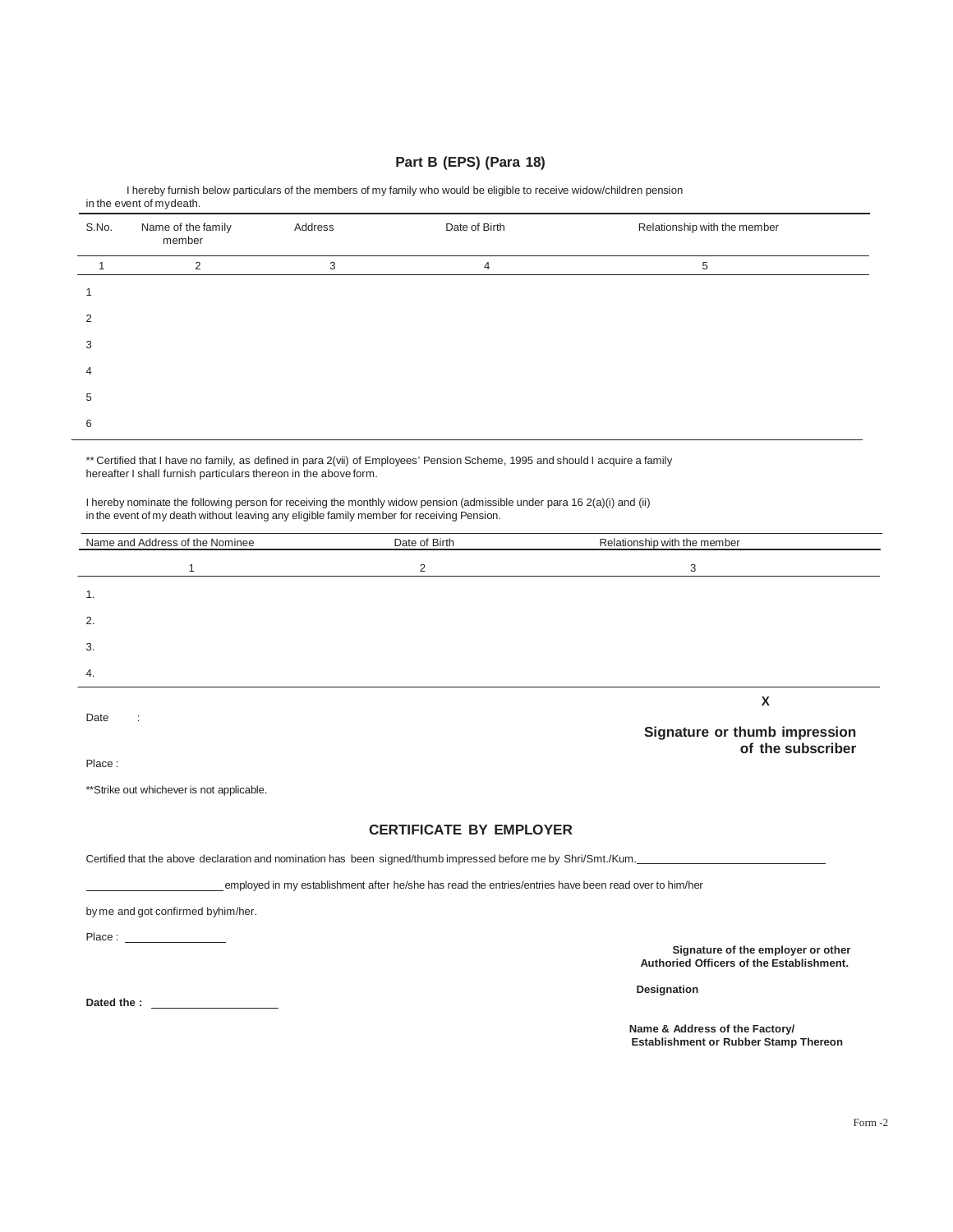

(A) Insured Person's Particulars

| (A) Insured Person's Particulars |                                    |                        | (B) Employer's Particulars |                                                                                |                                    |                      |  |
|----------------------------------|------------------------------------|------------------------|----------------------------|--------------------------------------------------------------------------------|------------------------------------|----------------------|--|
| 1                                | Insurance No.                      |                        |                            |                                                                                | 10. Date of                        | Month<br>Day<br>Year |  |
| $\overline{2}$                   | Name<br>(in block capital)         |                        |                            |                                                                                | Appointment                        |                      |  |
| 3                                | Father's/<br><b>Husband's Name</b> |                        |                            |                                                                                | 11. Name & Address of the employer |                      |  |
| 4                                | Date of Birth                      | DD<br>MM YY            | 5. Martial Status          | M / U / W                                                                      |                                    |                      |  |
|                                  |                                    |                        | 6. Sex                     | M / F                                                                          |                                    |                      |  |
| 7                                | <b>Present Address</b>             | 8. Permanent Address   |                            |                                                                                |                                    |                      |  |
|                                  |                                    |                        |                            |                                                                                |                                    |                      |  |
| Pin :<br>e-mail address          |                                    |                        |                            | 12. In case of any previous employment<br>please fillup the details as under:- |                                    |                      |  |
|                                  |                                    |                        |                            | Previous Ins. No.                                                              |                                    |                      |  |
|                                  |                                    | Pin:<br>e-mail address |                            | Emplrs. Code No.                                                               |                                    |                      |  |
|                                  |                                    |                        |                            | 11. Name & Address of the employer                                             |                                    |                      |  |
|                                  |                                    |                        |                            |                                                                                |                                    |                      |  |
| <b>Branch office:</b>            |                                    | Dispensary:            |                            |                                                                                |                                    |                      |  |

(c) Details of the nominee u/s 71 of ESI Act1948 / Rule 56(2) of ESI (Central) Rules 1950 for payment of cash benefit in the event of death

| Name of the Nominee | Relationship with insured person | <b>Address</b> |
|---------------------|----------------------------------|----------------|
|                     |                                  |                |

I hereby declare that the above particulars have been given by me and are correct to the best of my knowledge and I belief. I also under take to intimate to the corporation any change in the membership of my family within 15 days of such change having occured.

Counter Signature of the Employer

#### Signature with Seal

Signature / T.I. of I P

(D) FAMILY PARTICULARS OF INSURED PERSON

| SI.<br>No. | Name | Date of Birth | <b>Relationship with</b><br>insured person | Whether residing with<br>him/her or not |             | If No, State place of<br>Residence |
|------------|------|---------------|--------------------------------------------|-----------------------------------------|-------------|------------------------------------|
|            |      |               |                                            | YES / NO                                | <b>TOWN</b> | <b>STATE</b>                       |
|            |      |               |                                            |                                         |             |                                    |
|            |      |               |                                            |                                         |             |                                    |
| 3          |      |               |                                            |                                         |             |                                    |
|            |      |               |                                            |                                         |             |                                    |
| 5          |      |               |                                            |                                         |             |                                    |
| 6          |      |               |                                            |                                         |             |                                    |
|            |      |               |                                            |                                         |             |                                    |

#### **ESI CORPORATION Temporary Identity Card**

| Name                                           |                   |
|------------------------------------------------|-------------------|
| Ins. No                                        | Date of Entry     |
| Father's/<br><b>Husband's Name</b>             | Date of Birth     |
| <b>Branch Office</b>                           | <b>Dispensary</b> |
| Name, Address &<br>Code No. of the<br>employer |                   |

Valid for 3 months from the date of appointment

| (Space for photograph) |
|------------------------|
|                        |